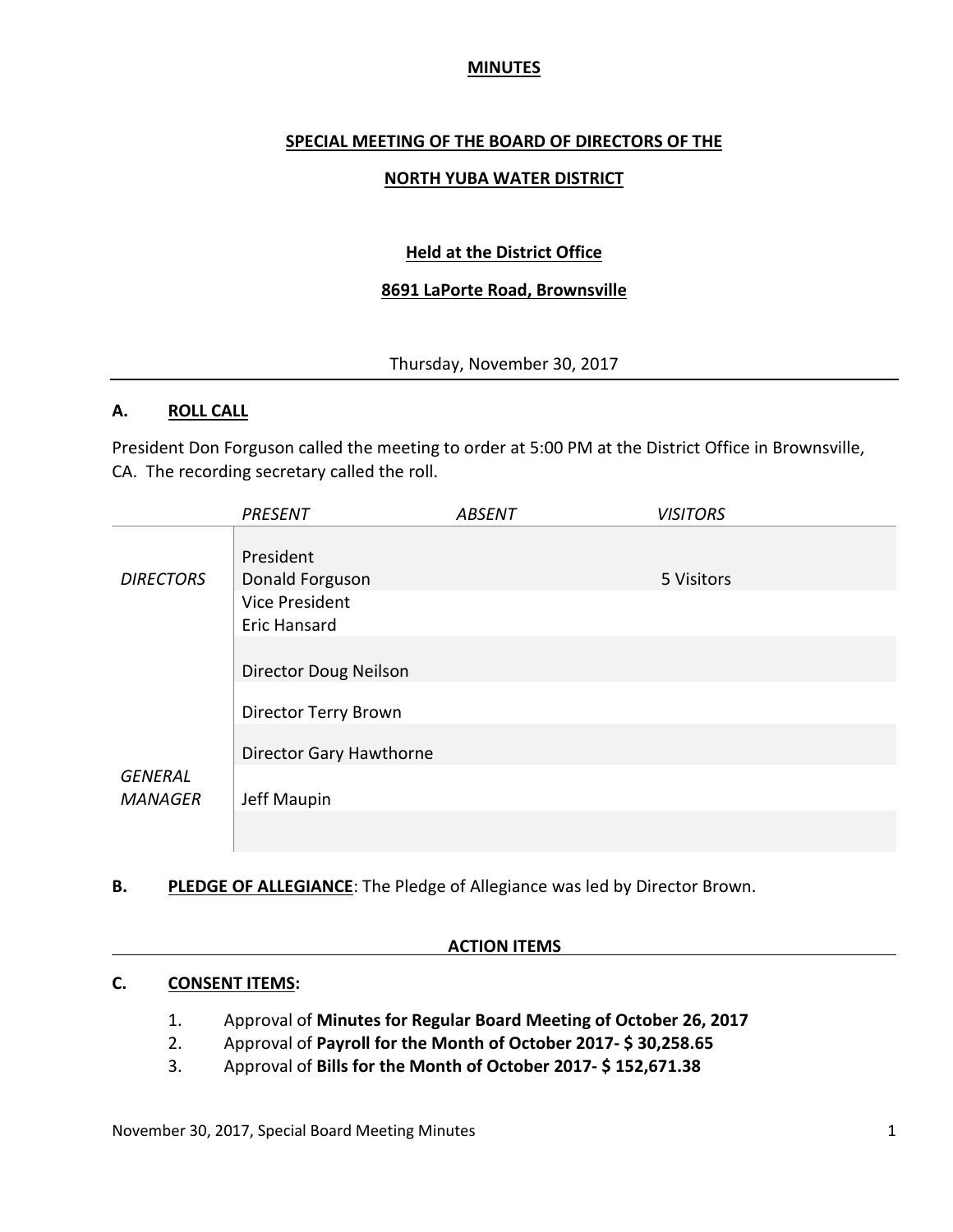President Forguson wants Item I of the Minutes of the Regular Board Meeting of October 26, 2017 to be discussed again in closed session. This may be put on the agenda of a Special Meeting.

**Vice President Hansard made a motion that the board approve Consent Items 1-3 with the exception of Item I of the Minutes of the Regular Board Meeting of October 26, 2017. Director Brown seconded the motion. The motion passed with a unanimous vote.** 

### **D. FINANCIAL MANAGER'S REPORT**

Financial Manager, Heidi Naether, reviewed Cash on Hand and Income Statements for the period ending **October 31, 2017**.

As of October 31, 2017, total cash in all accounts, including reserves, was \$4,674,742.29.

Total income to date was \$2,647,556.24. Total expenses were \$517,574.00, leaving a net profit of \$2,129,982.24.

# **Director Neilson made a motion that the board approve the financial manager's report as presented. Vice President Hansard seconded the motion. The motion passed with a unanimous vote.**

A member of the public confirmed the district had over 2 million in revenue.

**E. YUBA COUNTY WATER AGENCY LOAN** – Requesting approval to pay off the YCWA loan in the amount of approximately \$399,000.00. By paying off this loan, the District will be saving approximately \$15,960.00 per year in interest. Savings over the balance of the life of the loan in interest would be approximately \$65,240.00.

Mr. Maupin said the district borrowed money from the Yuba County Water Agency for lining the lower ditch. The District currently has sufficient funds to pay off the loan. Paying the loan off now will save on interest and shows the YCWA that the District honors its commitments.

Members of the board said the district should pay the balance of the loan to contribute to a good relationship with the YCWA and a positive financial status for future grants.

**Director Hawthorne made a motion that the board approve Warrant #52-29213 from Fund 640 to pay the Yuba County Water Agency loan balance in full. Director Brown seconded the motion. The motion passed with a unanimous vote.** 

A member of the public agreed the loan should be paid.

F. MUNICIPAL FINANCE CORPORATION LOAN - Requesting approval to pay off the Municipal Finance Corporation Loan in the approximate amount of \$867,773.07.

Mr. Maupin said the loan was originally borrowed for the Forbestown tank and pipeline. It was used for the betterment of the district: replacing the pipe on the Sharon Valley bridge and paying for repairs

November 30, 2017, Special Board Meeting Minutes 2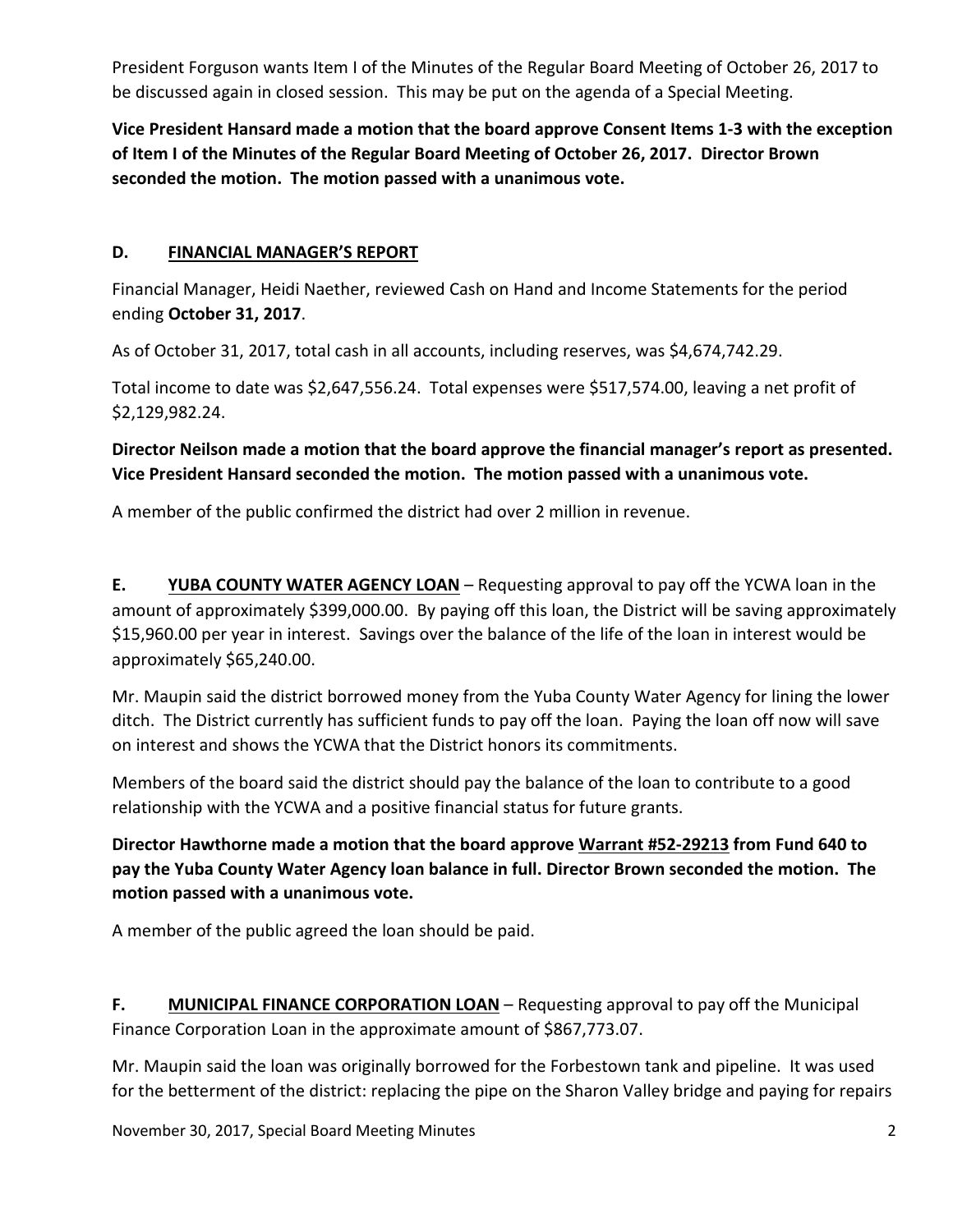to the Forbestown ditch. If the balance of the loans being discussed are paid, in seven months the district should be replenished by power sales. There will still be funds available after paying these proposed loans to fulfill the district's commitment to the Forbestown ditch.

President Forguson said the loan was taken out before Mr. Maupin began working for the district. He thinks it should be paid.

**Director Nielson made a motion that the board approve paying the Municipal Finance Corporation Loan balance in full from the Savings-Treasury Fund by June 2018. Director Hawthorne seconded the motion. The motion passed with a unanimous vote.** 

**G. TREATMENT PLANT** – Requesting approval for the Rewiring of the Treatment Plant and the SCADA Upgrade. Over the years, emergency repairs to the treatment plant's wiring have been made that have deviated from the standard electrical schematic and it needs to be rewired and a new schematic created. The SCADA system was installed in 1987 and has been malfunctioning, exposing the district to liability. The system's hardware and software need to be upgraded.

A. Rewiring – Mr. Maupin said the treatment plant wiring should be color-coded with a schematic showing each wire's function. The district's treatment plant wiring has deviated from the original schematic due to changes in control functions, monitoring, or emergency repairs. Which in turn have caused operational problems. An electrician had previously given an estimate of about \$90,000.00. The current estimate may be approximately \$150,000.00. Mr. Maupin would like approval for up to \$150,000.00 to review and rewire the treatment plant and create a new schematic to account for all the wires.

 B. SCADA Upgrade – Mr. Maupin said the software and programmable logic controller tells the system how to run based on any circumstances. It is currently running on a 1980's computer, with 1990's SCADA software. The current SCADA software runs on Microsoft NT which is no longer in use. The district needs to update its software and hardware. Mr. Maupin asked the Board to approve Aqua Sierra Controls, Inc.'s official bid to upgrade the software portion of the system and authorize staff to purchase applicable hardware.

Vice President Hansard wanted to know if the old system could be used for backup. Mr. Maupin stated he would use flash drives to copy the programming and also to capture data. If anything malfunctions, the flash drive could be used to reset everything.

Director Brown said the rewiring is critical and shouldn't wait. Vice President Hansard likes seeing the infrastructure upgraded. Director Nielson wanted to know if anything else needed to be upgraded.

**Vice President Hansard made a motion that the board approve the Rewiring of the Treatment Plant and the SCADA Upgrade as presented. Director Neilson seconded the motion. The motion passed with a unanimous vote.**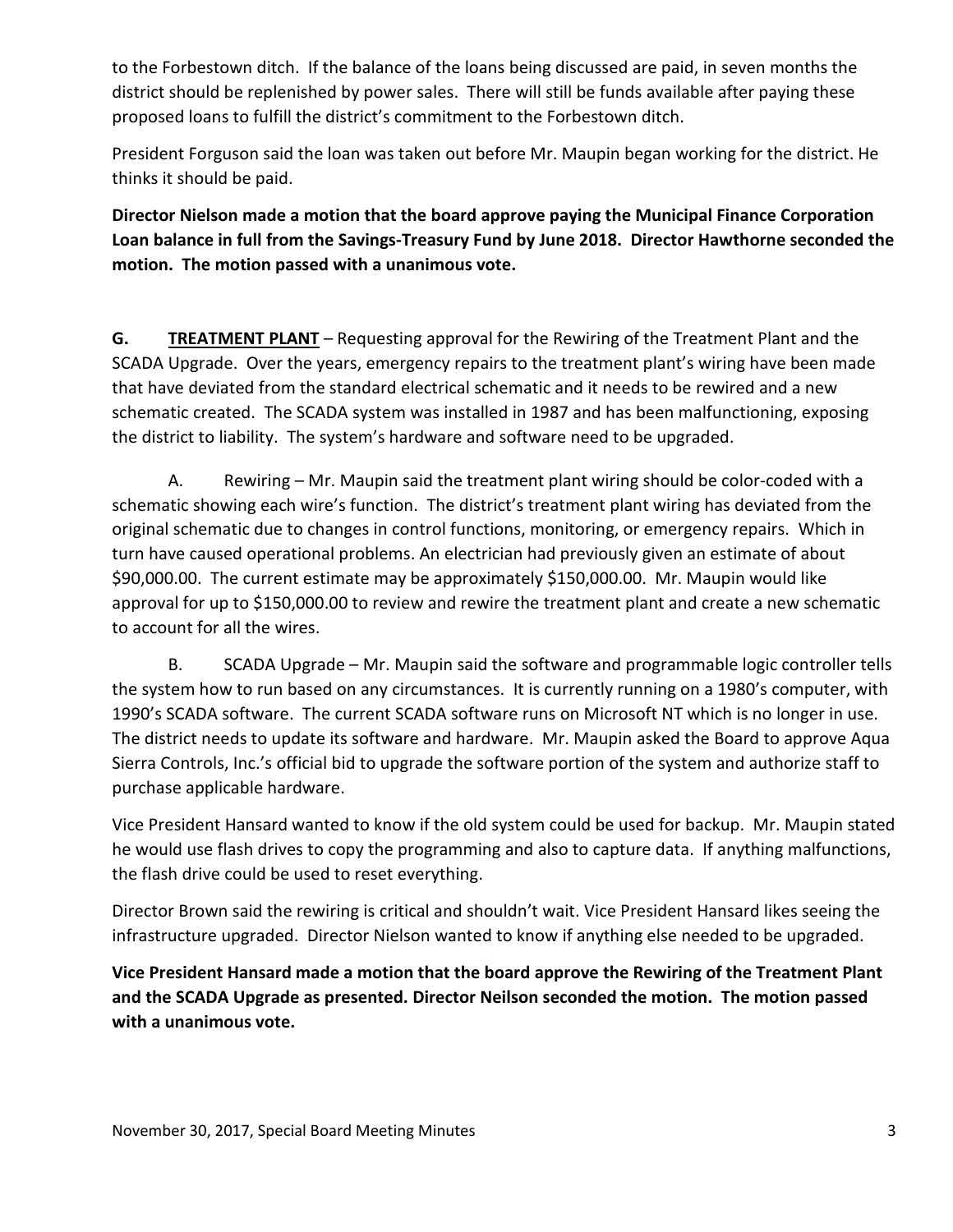**H. FLEET REPLACEMENT** – The District's current fleet of work trucks vary in age from 1977 to 2012. Some have become inoperable as they are cost prohibitive to repair. Requesting approval to purchase the following:

(4) 1500 ½ ton pickups

- (1) 2500 ¾ ton pickup
- (1) 3500 1 ton pickup
- (1) 5500 dump truck

Mr. Maupin said maintenance on the district's trucks has been increasing. A couple of trucks are permanently out of use as repairs outweigh their value. He is asking for approval to purchase various trucks for the district to improve the fleet.

Mr. Maupin is asking approval for the bid from Yuba City Dodge for \$258,746.84. He also requested quotes from another dealer in Idaho who can't match the local bid because they are only making a \$400 profit on each vehicle. The 1500's are V-6. They are all 4WD for off-road and snow. The bid does not include boxes for the trucks and some needed tools which would cost an additional few thousand dollars. Director Nielson wanted to know if the insurance cost would increase. President Forguson thinks it's good for the district and will put more staff in action, rather than being doubled up in vehicles. Director Brown said this should have been done long before, and there should be a policy set for the budget to set aside money each year to periodically replace the fleet as needed, according to a set of criteria.

Director Brown wanted to know the plan to dispose of the used vehicles. Mr. Maupin said the district would get a cash offer from the dealer to avoid the appearance of impropriety and to avoid the need to administrate a bid for surplus equipment.

**Vice President Hansard made a motion that the board approve the purchase the fleet replacement vehicles as presented. Director Hawthorne seconded the motion. The motion passed with a unanimous vote.** 

A member of the public thinks this purchase is an investment in the workers and will help provide safety for employees.

**I.** PURCHASE OF TRACTORS – The district has a 1970 Backhoe that needs to be replaced and is requesting approval for the purchase of the following equipment:

- (1) 2018 420F2 Caterpillar Backhoe, equipped with an 18"/24" Bucket
- (1) 2018 305.5 Mini Excavator, equipped with a 24"/47" Bucket and Flail Mower
- (1) Equipment Trailer, rated for 18,000 pounds

November 30, 2017, Special Board Meeting Minutes 4 Mr. Maupin said the district's 1970 Backhoe and Boom are so worn out that they are dangerous on the street and in close quarters. All repairs and maintenance have been done, but it needs to be retired. The new replacement backhoe would have a clamshell bucket that would be useful, safety features, an extended reach with a thumb for picking up logs. The excavator would be an addition and could be used to maintain embankments and clearing the irrigation ditch quickly and could possibly end the use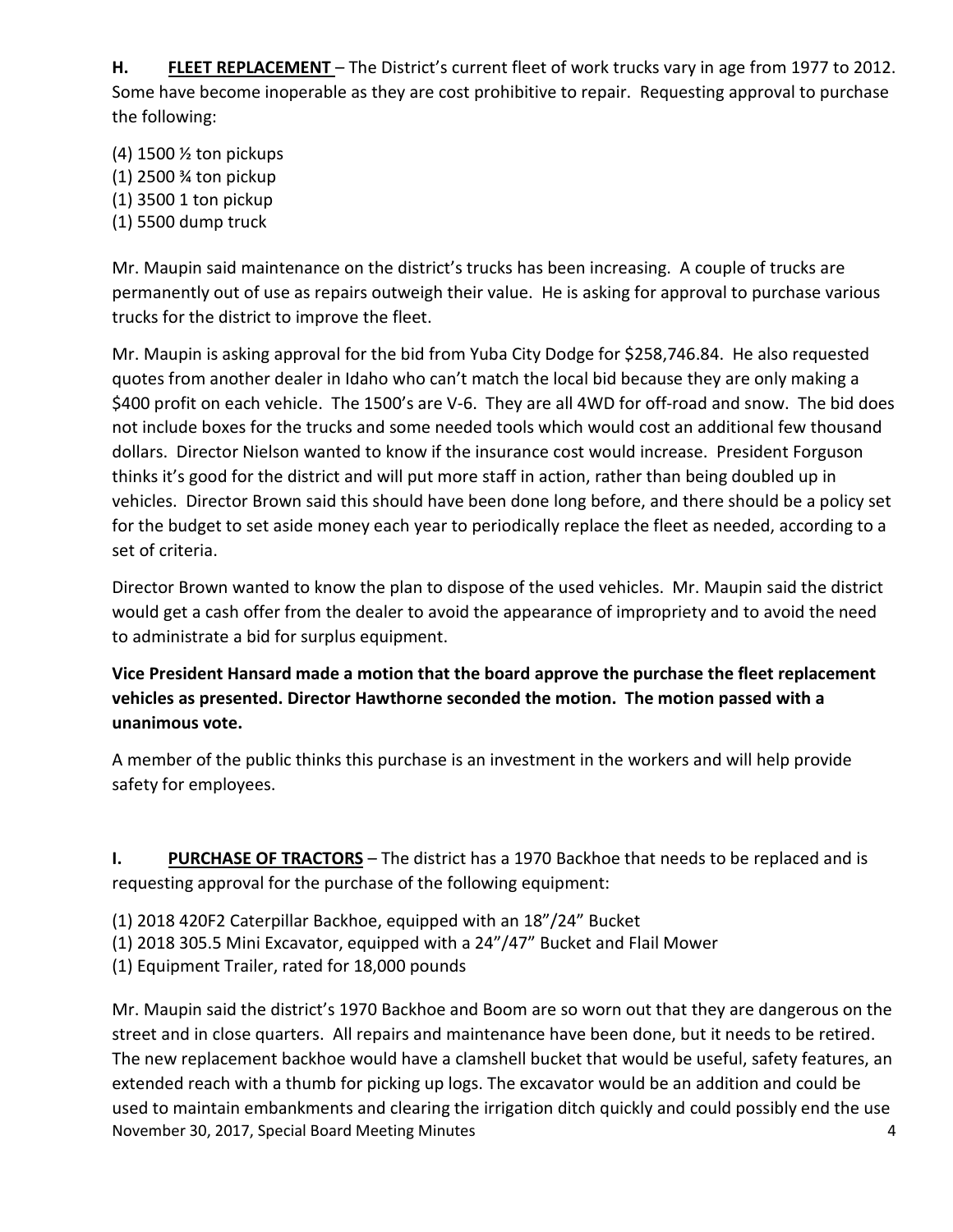of chemicals. The blade would allow staff to make roads as they go. The addition of a trailer would enable staff to transport the equipment and eliminate the need to hire it done. The bid for all three items is \$232,983.46.

President Forguson said the lower ditch could be maintained very efficiently using the excavator with very little human labor required. Both pieces of equipment are needed. Although there isn't a final design of the pipeline, if there is a road, the excavator may be used on the upper ditch as well.

# **President Forguson made a motion that the board approve the purchase of the new equipment as presented. Director Brown seconded the motion. The motion passed with a unanimous vote.**

The employee's union representative offered free tractor operator training for the district's employees.

## **\* An additional Action was taken by the board.**

**President Forguson made a motion that the board approve the use of up to a total of two million dollars (\$2,000,000.00) to cover all loans, upgrades, and purchases, and any related costs, in Items E through I, as presented above. Vice President Hansard seconded the motion. The motion passed with a unanimous vote.**

## **DISCUSSION/REPORTS**

## **J. PIPING THE LOWER DITCH**

Mr. Maupin said the lower ditch has been lined with Visqueen to help prevent water loss. The recent wet year has been helpful in showing the lined ditch functioned better and he believes the district should get a price for the district's staff to pipe the lower ditch in these areas. Once Northstar Engineering gives their recommendations for piping sizes, the district staff can start laying pipe. Director Nielson asked if the pipe would lay in the ditch or be put on footings. Mr. Maupin said the pipe would lay in the ditch and possibly use a head wall and tail wall. Board members discussed how improving the delivery system would benefit the customers. The board instructed Mr. Maupin to look into the staff piping the lower ditch.

**\* At this point the board members discussed making sure General Manager Maupin had enough funds to cover the loans, upgrades, and purchases, and any related costs, for Items E through I. An Action was taken by the board and noted at the end of the Action Items.** 

## **K. GENERAL MANAGER'S REPORT**

- 1. Operations Memorandum Provided by Mr. Maupin.
- 2. Water Diversions Provided by Mr. Maupin.

November 30, 2017, Special Board Meeting Minutes 5